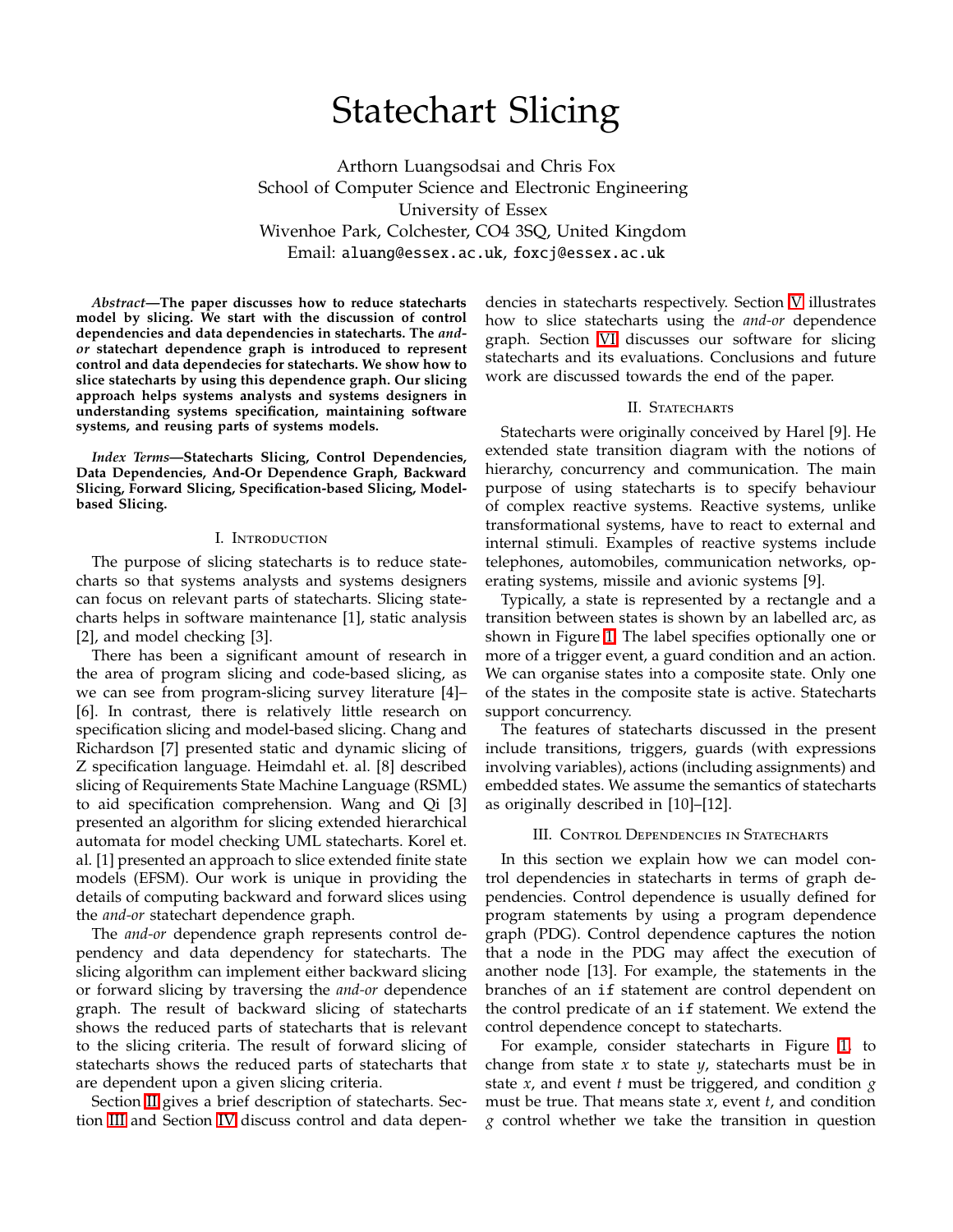and enter state *y*. We therefore could say that state *y* is control dependent on state *x*, event *t* and condition *g*. Similarly, before entering state *y*, action *a* must be activated. This implies that the occurrence of action *a* is control dependent on state *x*, event *t* and condition *g*.

A vertex in a dependence graph represents any object that can be depended upon, or which can depend upon other objects. Arcs between vertices indicate a potential dependence, the item represented by the source vertex depending upon that represented by the target vertex. Every item in the statechart which can depend upon another, or which can be depended upon itself, is added as a vertex to the dependence graph. This includes states, events, conditions, and actions.

For every transition of the form given in the statechart in Figure [1,](#page-1-0) then the dependence arcs in Figure [2](#page-1-1) are added to the dependence graph. If any of the event, condition or action are missing, then the relevant arc or node in the dependence graph of Figure [2](#page-1-1) is simply omitted.



Fig. 1. Basic Transition

<span id="page-1-0"></span>

Fig. 2. Dependence graph for the statechart in Figure [1](#page-1-0)

<span id="page-1-1"></span>Note that the dependencies that arise in an individual transition are conjoined; the dependencies are all or nothing. However, the dependencies for distinct transitions are to be considered as disjoined. This is why we call this dependency graph an *and-or dependence graph*. [1](#page-1-2) Unlike program dependence graph (PDG) where control dependence is represented with dotted edge, here we use normal solid edge to represent control dependence in *and-or* dependence graphs. We can share common structures in the graph — provided they occur within the same concurrent context  $-$  giving the reduced version of Figure [3.](#page-1-3)

Figure [4](#page-1-4) shows an example of branching and merging of transitions in statecharts. Figure [4](#page-1-4) also shows the stop



<span id="page-1-3"></span>Fig. 3. Reduced dependence graph for the statechart in Figure [1](#page-1-0)

circle after state *s*6 to represent the stop or exit point for statecharts. However, we will omit the stop circle in later example figures of statecharts in the paper. Figure [5](#page-1-5) shows the corresponding dependence graph for Figure [4.](#page-1-4) We add the *Enter* and *Exit* box in the graph to show that state *s*1 depends on *Enter* box and *Exit* box depends on state *s*6. However, later on in the paper, we will omit the *Enter* and *Exit* box in dependence graphs.



Fig. 4. Statecharts with branching and merging of transitions

<span id="page-1-4"></span>

<span id="page-1-5"></span>Fig. 5. Dependence graph for the statechart in Figure [4](#page-1-4)

<span id="page-1-2"></span><sup>1</sup>The distinction between *and* and *or* nodes potentially allows for smaller slicers for a form of analysis that is not the subject of the present paper.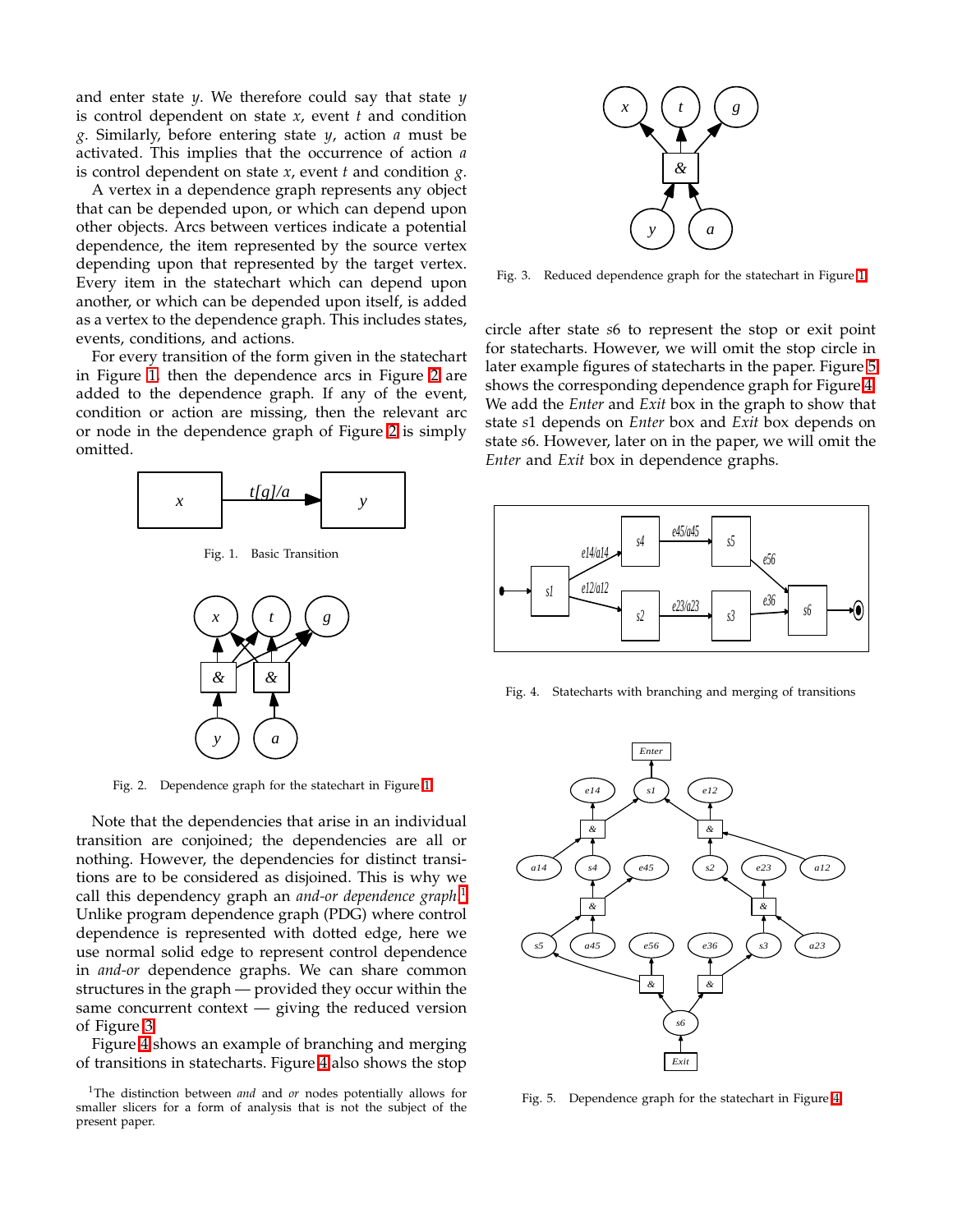<span id="page-2-0"></span>In slicing programs, in addition to control dependence, we also have to consider data dependence [4]. Data dependence and control dependence both are represented in PDGs [13]. Assume we have node *i* and node *j* in a PDG, and there is an edge from node *i* to node *j*. The sets *DEF*(*i*) is the set of variables defined at node *i*, and the sets *REF*(*j*) is the set of variables referenced at node *j*. Node *j* is data dependent on node *i* if there exists a *variable x such that:* (1)  $x \in DEF(i)$ , (2)  $x \in REF(j)$ , and (3) there exists a path from *i* to *j* on which *x* is not modified. This definition of data dependence for programs can be adapted to capture data dependence for statecharts.

Data dependencies may occur among variables in conditions and in actions of statecharts. These conditions and actions must exist along the same path in statecharts. For example, Figure [6](#page-2-2) shows conditions and actions which are statement expressions<sup>[2](#page-2-3)</sup>. The and*or* dependence graph can be extended to include data dependencies in a natural way. Figure [7](#page-2-4) shows control dependencies in *solid edge* and data dependencies in *dotted edge*. Unlike program dependence graph (PDG) where data dependence is represented with normal solid edge, here we use normal *dotted edge* to represent data dependence in *and-or* dependence graph.

As we see from the figures, action  $y = x + 5$  uses variable *x* which is defined in action  $x = 0$ . Therefore, there is data dependence edge point to node  $x = 0$  from node  $y = x + 5$ . For this case, the data dependence of a node with action  $y = x + 5$  is the data dependence of *y* which is the left hand side of assignment statement. Also, note that node  $y = x + 5$  has control dependent edge point to *and* node as well (as we can see from Figure [7\)](#page-2-4). Both data and control dependent edge from node  $y = x + 5$  are treated as being conjoined together.

Condition  $[x > y]$  uses variable *x* and *y*. Therefore, there are data dependence edges pointing from this node to node  $x = y+5$  and to node  $y = x+5$ , but not to node  $x =$ 0 because *x* has been modifed at node  $x = y + 5$ . We may say that data dependencies of a node with a condition are the dependencies that govern its evaluation. Also, note that node  $[x > y]$  has two data dependent edges point to node  $x = y + 5$  and to node  $y = x + 5$ . These two data dependent edges from node [*x* > *y*] are treated as being conjoined together.

Figure [8](#page-2-5) shows an example of branching and merging of transitions in statecharts. Figure [9](#page-3-0) shows its corresponding dependence graph. Notice here that action  $y = x$  after state *s*4 depends on action  $x = 5$  after state *s*1, not action  $x = 0$  because action  $x = 0$  is in the different transition path from action  $y = x$ .

<span id="page-2-3"></span>



Fig. 6. Statechart with statement expressions

<span id="page-2-2"></span>

Fig. 7. Dependence graph for the statechart given in Figure [6](#page-2-2)

<span id="page-2-4"></span><span id="page-2-1"></span>V. Slicing Statecharts Using the And-O Dependence Graph

#### *A. A Slice of Statecharts*

A program slice [14] is a reduced part of program statements in which a programmer may have some interest when debugging or maintaining programs. To get the relevant part of programs, programmers must specify some criteria which can be used to identify some relationships or dependencies among these relevant parts of programs. These criteria are called *slicing criteria*. For statecharts, a slice of a statechart is a reduced part of stat-



<span id="page-2-5"></span>Fig. 8. Statecharts with branching and merging of transitions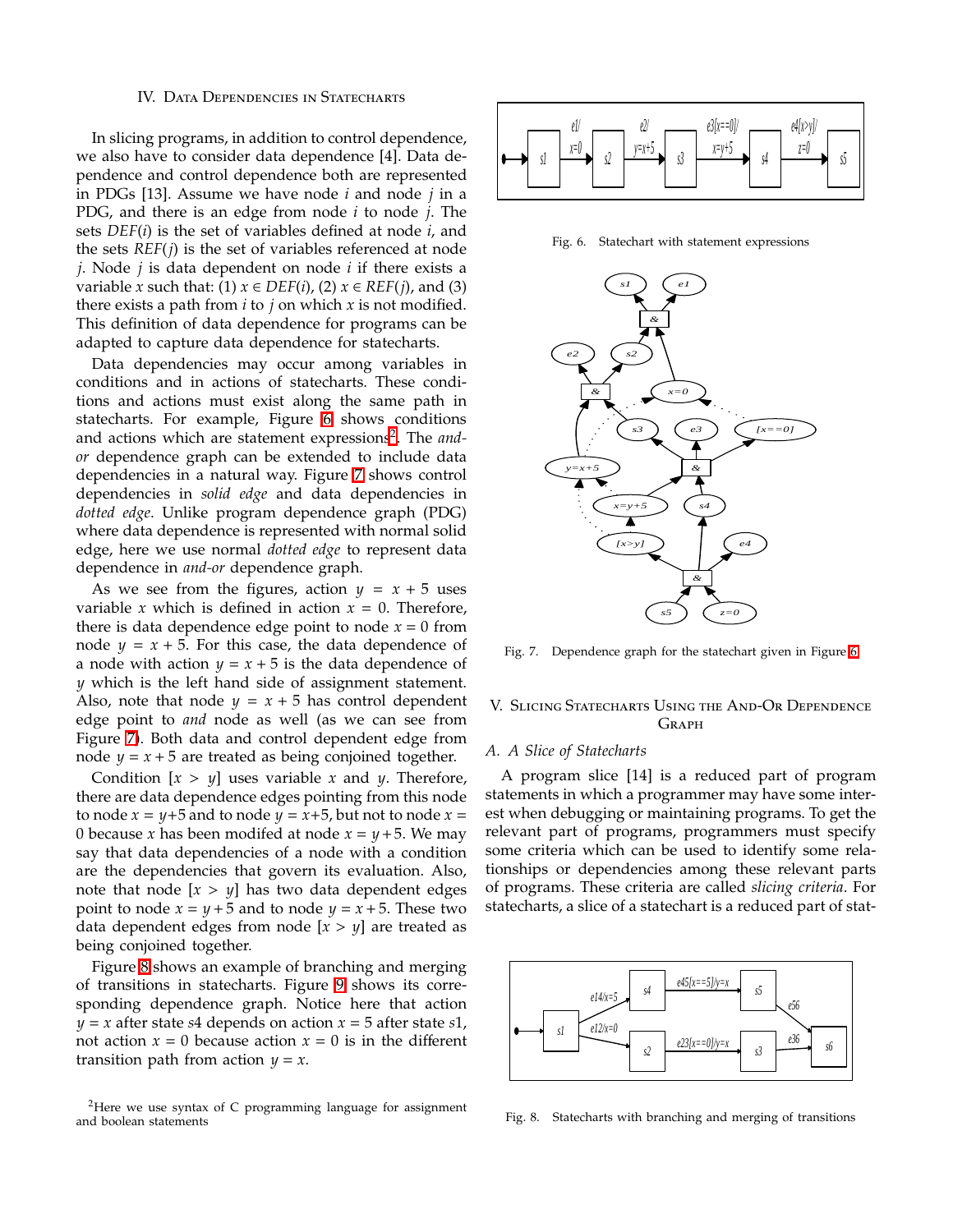

Fig. 9. Dependence graph for the statechart in Figure [8](#page-2-5)

<span id="page-3-0"></span>echart in which systems analysts or systems designers may have some interest when designing or maintaining software systems. Similarily, to obtain the relevant parts of a statechart, analysts or designers must define some criteria to be used to isolate relevant relationships and dependencies between relevant parts of statecharts.

#### *B. Slicing Criteria*

The slicing criteria for program slicing is usually a collection of pairs of program variables and program points [14]. In case of slicing statecharts, slicing criteria can be a state, an event, a condition, or an action. However while states are unique, an event (condition or action) may be duplicated and appear in more than one place. Therefore, we use a state as a specified location to uniquely identify which event (condition or action) we want to be the slicing criteria. For example, if we are interested in which parts of the statecharts affect state *s*3 in Figure [4,](#page-1-4) we must specify <state *s*3> as the slicing criteria. If we are interested in which parts of the statecharts affect event *e*45, we specify <state *s*4 and event *e*45> as the slicing criteria.

## *C. Backward Slicing of Statecharts*

After we represent statecharts in the form of the *and-or* dependence graph, and decide on an appropriate statecharts' slicing criteria, we can apply a slicing algorithm using graph-reachability from the point of interest in the dependence graph. Ottenstein and Ottenstein [15] proposed a slicing algorithm by define slicing as a graph reachability problem over the dependence graph. Our approach is similar.



<span id="page-3-1"></span>Fig. 10. Sliced dependence graph for the statechart in Figure [4](#page-1-4) with backward slicing criteria <state *s*3>



<span id="page-3-2"></span>Fig. 11. Sliced statecharts with backward slicing criteria <state *s*3>

For example, consider statecharts in Figure [4](#page-1-4) and its dependence graph in Figure [5,](#page-1-5) if we backward slice this statecharts with respect to slicing criteria <state *s*3>, we start from node *s*3 and follow edges in the *same direction* of arrowheads. We would get the graph as shown in Figure [10,](#page-3-1) where the solid nodes are the sliced nodes and the dotted nodes are irrelevant nodes. We can see nodes that relevant are node *s*3, *s*2, *e*23, *s*1 and *e*12. The sliced statecharts is shown in Figure [11.](#page-3-2) This result means that components of statecharts which affect state *s*3 are state *s*1, event *e*12, action *a*12, state *s*2 and event *e*23.

#### *D. Forward Slicing of Statecharts*

In program slicing, we can slice backwards or forwards [5]. A backward slice includes program statements which can have effects on the slicing criterion. A forward slice includes program statements which are affected by the slicing criterion. Similarily, a backward slice of a statechart contains the reduced parts of the statechart that have affected the slicing criterion. A forward slice of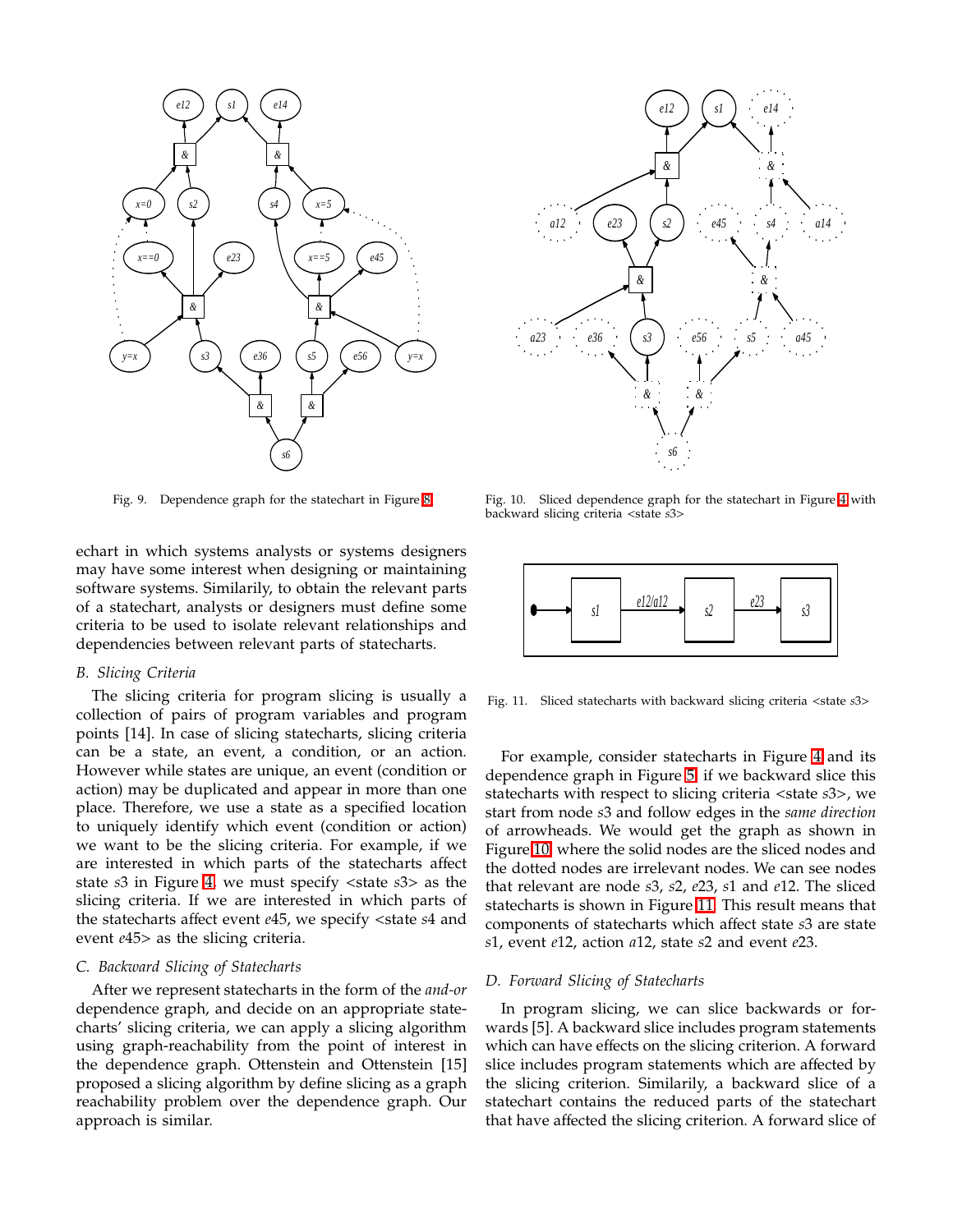a statechart contains the reduced parts of the statechart that are dependent upon the slicing criterion.

With backward slicing, we traverse the *and-or* statechart dependence graph by locating the slicing criterion node and then follow the arrowhead of the edges from the criterion node. However, with forward slicing, after locating the slicing criterion node we follow the arrowhead of the edges *backwardly* from the slicing criterion node. Additionally, when we follow backwardly and found the *and* node  $\&$ , we must include nodes which are attached to this *and* node in a slice as well. This is to ensure that the final statechart is well formed.



<span id="page-4-1"></span>Fig. 12. Sliced dependence graph for the statechart in Figure [4](#page-1-4) with forward slicing criteria <state *s*1, event *e*14>



<span id="page-4-2"></span>Fig. 13. Sliced statecharts with forward slicing criteria <state *s*1, event *e*14>

To illustrate forward slicing of statecharts, we look again at Figure [4](#page-1-4) which shows the example of branching and merging of statecharts, and its *and-or* dependence graph in Figure [5.](#page-1-5) If we forward slice this statecharts with respect to slicing criteria <state *s*1, event *e*14>, we start from node *e*14 and follow edges backward in the opposition direction of arrowheads. We reach the *and*

node after node *e*14 so we must include node *s*1 which is attached to this *and* node in our slice too.

We would obtain the graph as shown in Figure [12](#page-4-1) where the solid nodes are the sliced nodes and the dotted nodes are deleted nodes. We can see the relevant nodes are node *e*14, *s*1, *a*14, *s*4, *e*45, *s*5, *a*45, *e*56 and *s*6. The forward sliced statechart is shown in Figure [13.](#page-4-2) This result means that components of statecharts which are affected by event *e*14 are state *s*1, action *a*14, state *s*4, event *e*45, action *a*45, state *s*5, event *e*56 and state *s*6.

VI. Statecharts Slicing Software and Evaluations

## <span id="page-4-0"></span>*A. Statecharts Slicing Software*

Implementation of software for statecharts [9] is a complex process. Statechart slicing software has to support diagram drawings and assume a particular semantics of statecharts. For our our implementation of software tools for statecharts, we apply State Chart eXtensi-ble Markup Language (SCXML) to represent statecharts.<sup>[3](#page-4-3)</sup>

The input of the system is SCXML and the output of the system will be sliced SCXML, together with Graphviz's dot<sup>[4](#page-4-4)</sup> representation of the sliced statecharts. Dot files can be converted into conventional visual representations of sliced statecharts in the form of Postscript or PDF output.

Figure [14](#page-5-0) displays the overview of the system. The system gets the input file which is the XML file representing the statecharts. The system then parses this file and creates the dependence graph representing the control dependence and data dependence relationship among states, trigger events, guards, and actions. The user can choose to perform either backward slicing or forward slicing by giving a slicing criteria to the system. The system will display output of the sliced SCXML tags, and then produce a dot output file. Users can produce the graphic file format postscript or jpeg file from this dot file.

## *B. Evaluations*

Traditionally, evaluation of program slicing uses comparing of number of statements in the slice to number of statements in the original program. The survey from Binkley and Harman [16] showed the empirical results on program slicing. The results mostly computed slice sizes in terms of line of code (LOC) and calculated average slice sizes and percentage of reduction. However, for statecharts or hierarchical state machines, there are no standard metrics to evaluate or measure the size and complexity of a state machine [8]. We have chosen

<span id="page-4-4"></span><sup>4</sup>http://[www.graphviz.org](http://www.graphviz.org)

<span id="page-4-3"></span><sup>3</sup>SCXML (http://[www.w3.org](http://www.w3.org/TR/scxml/)/TR/scxml/) was originally an XML format targeted at specifying voice browser related behaviour, but includes a complete statechart modelling language that is closely related to Harel and UML statecharts. We assume the semantics of SCXML statecharts as described in the draft of 24th January, 2006, which is essentially a version of the semantics for STATEMATE [10].